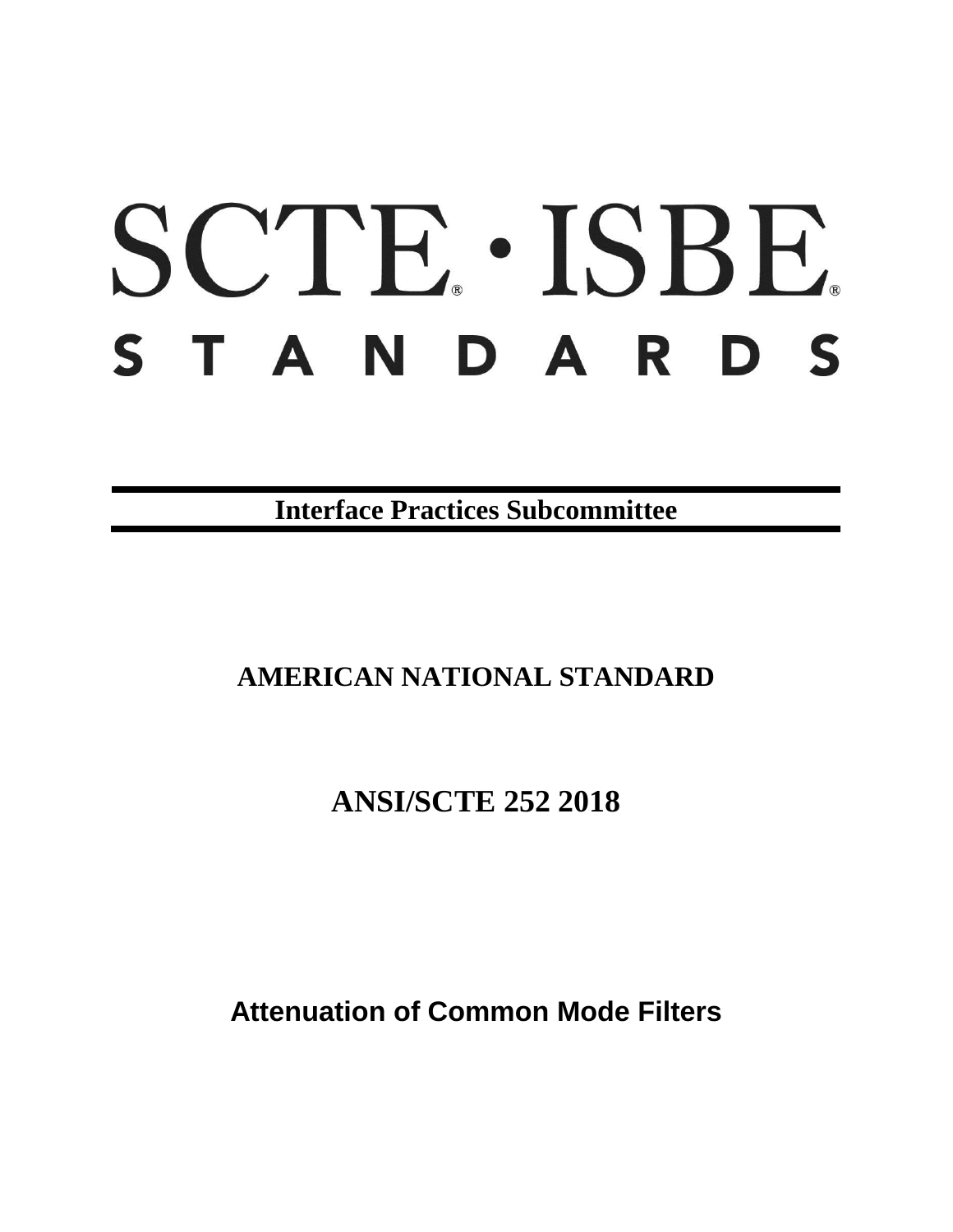# **NOTICE**

<span id="page-1-0"></span>The Society of Cable Telecommunications Engineers (SCTE) / International Society of Broadband Experts (ISBE) Standards and Operational Practices (hereafter called "documents") are intended to serve the public interest by providing specifications, test methods and procedures that promote uniformity of product, interchangeability, best practices and ultimately the long-term reliability of broadband communications facilities. These documents shall not in any way preclude any member or non-member of SCTE•ISBE from manufacturing or selling products not conforming to such documents, nor shall the existence of such standards preclude their voluntary use by those other than SCTE•ISBE members.

SCTE•ISBE assumes no obligations or liability whatsoever to any party who may adopt the documents. Such adopting party assumes all risks associated with adoption of these documents, and accepts full responsibility for any damage and/or claims arising from the adoption of such documents.

Attention is called to the possibility that implementation of this document may require the use of subject matter covered by patent rights. By publication of this document, no position is taken with respect to the existence or validity of any patent rights in connection therewith. SCTE•ISBE shall not be responsible for identifying patents for which a license may be required or for conducting inquiries into the legal validity or scope of those patents that are brought to its attention.

Patent holders who believe that they hold patents which are essential to the implementation of this document have been requested to provide information about those patents and any related licensing terms and conditions. Any such declarations made before or after publication of this document are available on the SCTE•ISBE web site at [http://www.scte.org.](http://www.scte.org/)

All Rights Reserved

© Society of Cable Telecommunications Engineers, Inc. 2018 140 Philips Road Exton, PA 19341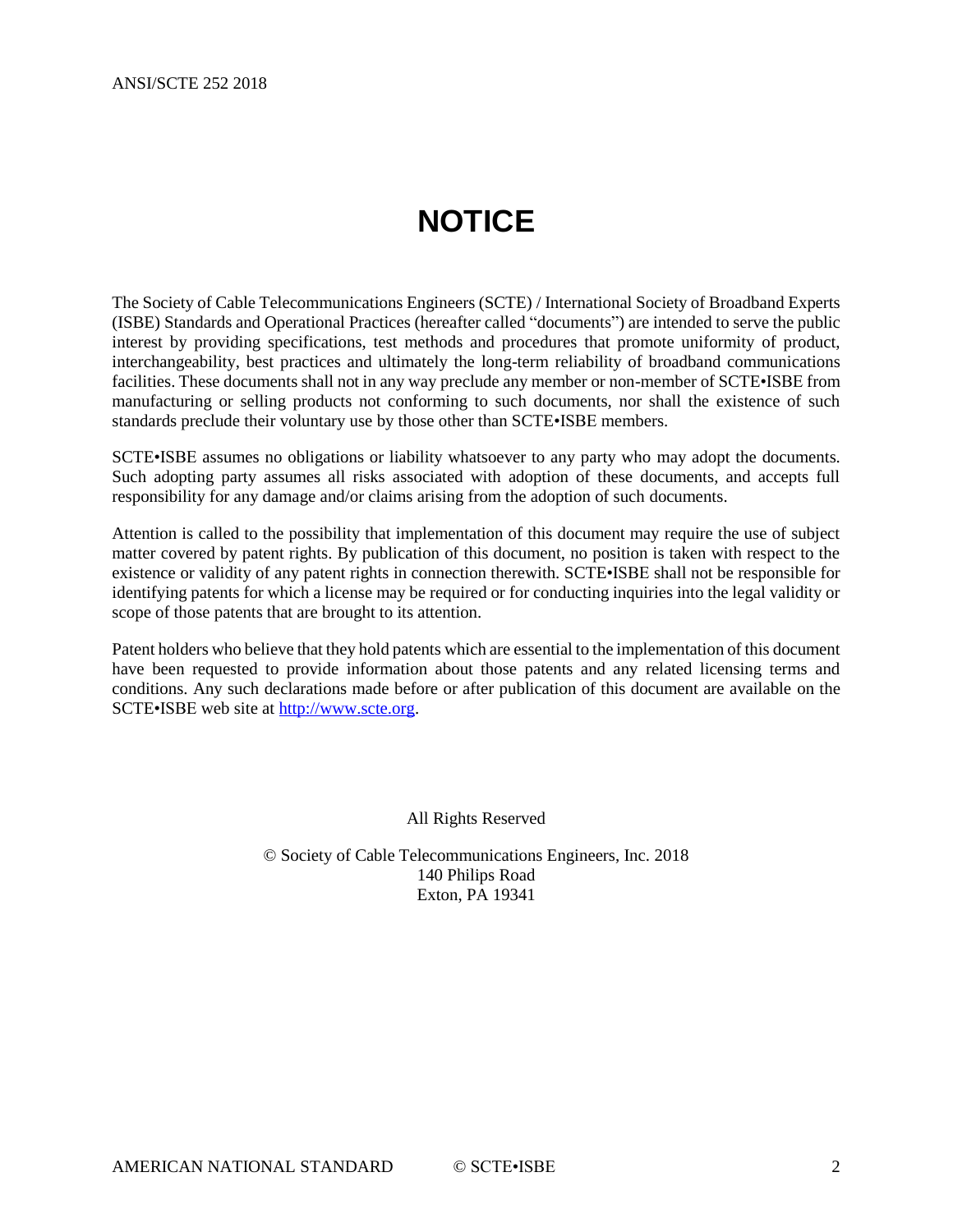<span id="page-2-0"></span>**Title** 

# **Table of Contents**

#### **Page Number**

| 1              |      |  |  |
|----------------|------|--|--|
|                | 1.1. |  |  |
|                | 12   |  |  |
|                | 1.3. |  |  |
|                | 14   |  |  |
|                | 1.5. |  |  |
| 2.             |      |  |  |
|                | 21   |  |  |
|                | 2.2. |  |  |
|                | 2.3. |  |  |
| $\mathcal{S}$  |      |  |  |
|                | 31   |  |  |
|                | 3.2. |  |  |
|                | 3.3. |  |  |
| 4.             |      |  |  |
| 5.             |      |  |  |
|                | 51   |  |  |
| 6.             |      |  |  |
| $\overline{7}$ |      |  |  |
| 8.             |      |  |  |
| 9.             |      |  |  |
|                |      |  |  |

## **List of Figures**

| <b>Title</b> | <b>Page Number</b> |
|--------------|--------------------|
|              |                    |
|              |                    |

## **List of Tables**

| <b>Title</b> | <b>Page Number</b> |
|--------------|--------------------|
|              |                    |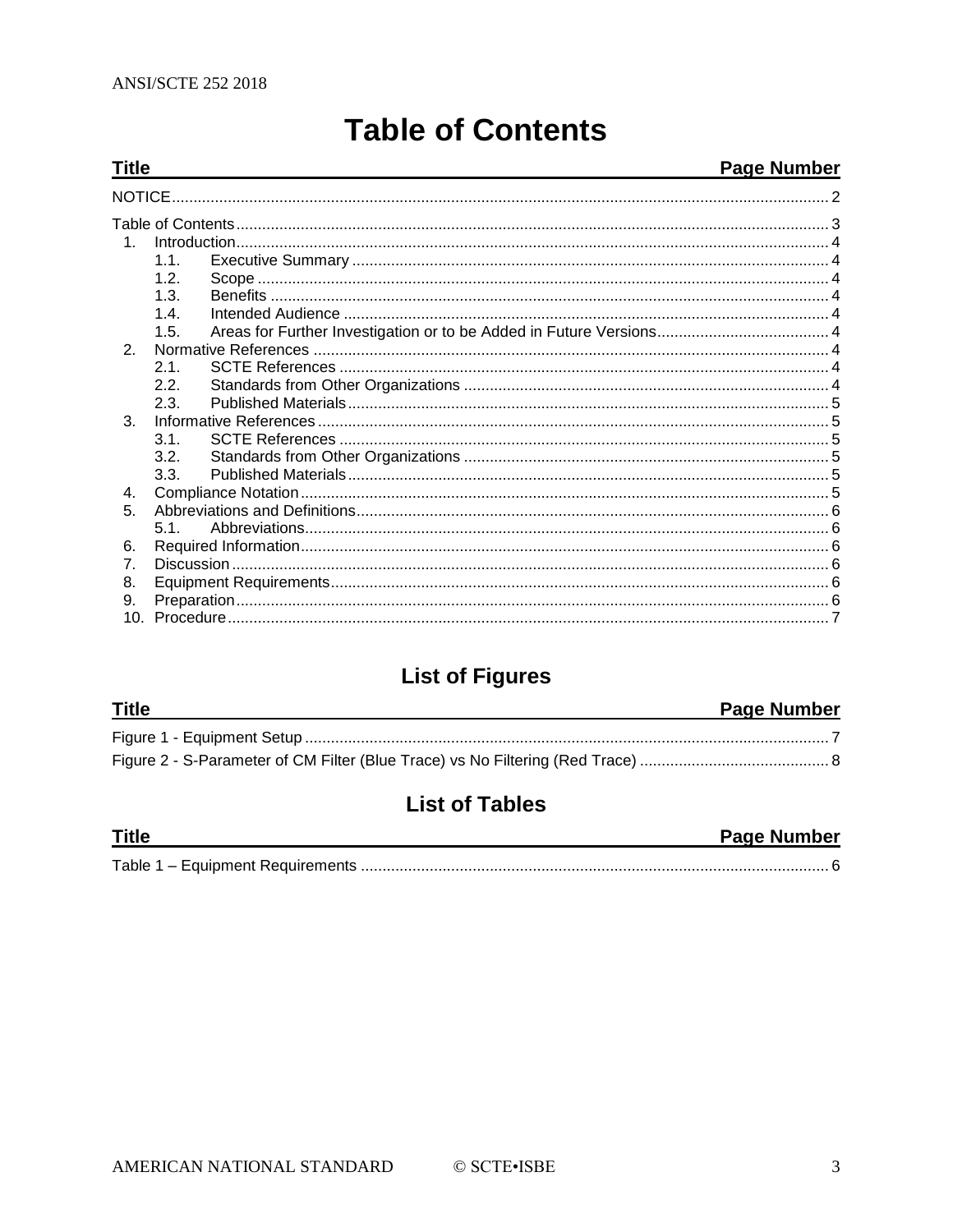### <span id="page-3-0"></span>**1. Introduction**

#### <span id="page-3-1"></span>**1.1. Executive Summary**

Interference from devices or the environment can travel along the outer conductor of a coaxial cable as a common mode current. This current creates a common mode disturbance that can impact the upstream integrity of a cable plant. SCTE 249 is the test method used by the cable industry for measuring the amplitude and frequency of these disturbances.

Common mode filters (or attenuators) can be used to attenuate the amplitude of these disturbances. This test method creates an industry accepted standard for testing the attenuation of these common mode filters.

#### <span id="page-3-2"></span>**1.2. Scope**

All common mode filters or attenuators up to 230 MHz in frequency (limited by the upper frequency cutoff of commercially available coupling-decoupling networks) can be characterized using this test method.

#### <span id="page-3-3"></span>**1.3. Benefits**

This test method provides an industry accepted standard for testing the effectiveness of common mode filters.

#### <span id="page-3-4"></span>**1.4. Intended Audience**

<span id="page-3-5"></span>Cable industry.

#### **1.5. Areas for Further Investigation or to be Added in Future Versions**

Expand scope and testing methodology to include devices that provide active filtering or cancellation of common mode disturbance.

#### <span id="page-3-6"></span>**2. Normative References**

The following documents contain provisions, which, through reference in this text, constitute provisions of this document. At the time of Subcommittee approval, the editions indicated were valid. All documents are subject to revision; and while parties to any agreement based on this document are encouraged to investigate the possibility of applying the most recent editions of the documents listed below, they are reminded that newer editions of those documents might not be compatible with the referenced version.

#### <span id="page-3-7"></span>**2.1. SCTE References**

<span id="page-3-8"></span>• SCTE 249 Test Method Common Mode Disturbance

#### **2.2. Standards from Other Organizations**

• CISPR 22:2008 (EN55022:2010) Information technology equipment - Radio disturbance characteristics - Limits and methods of measurement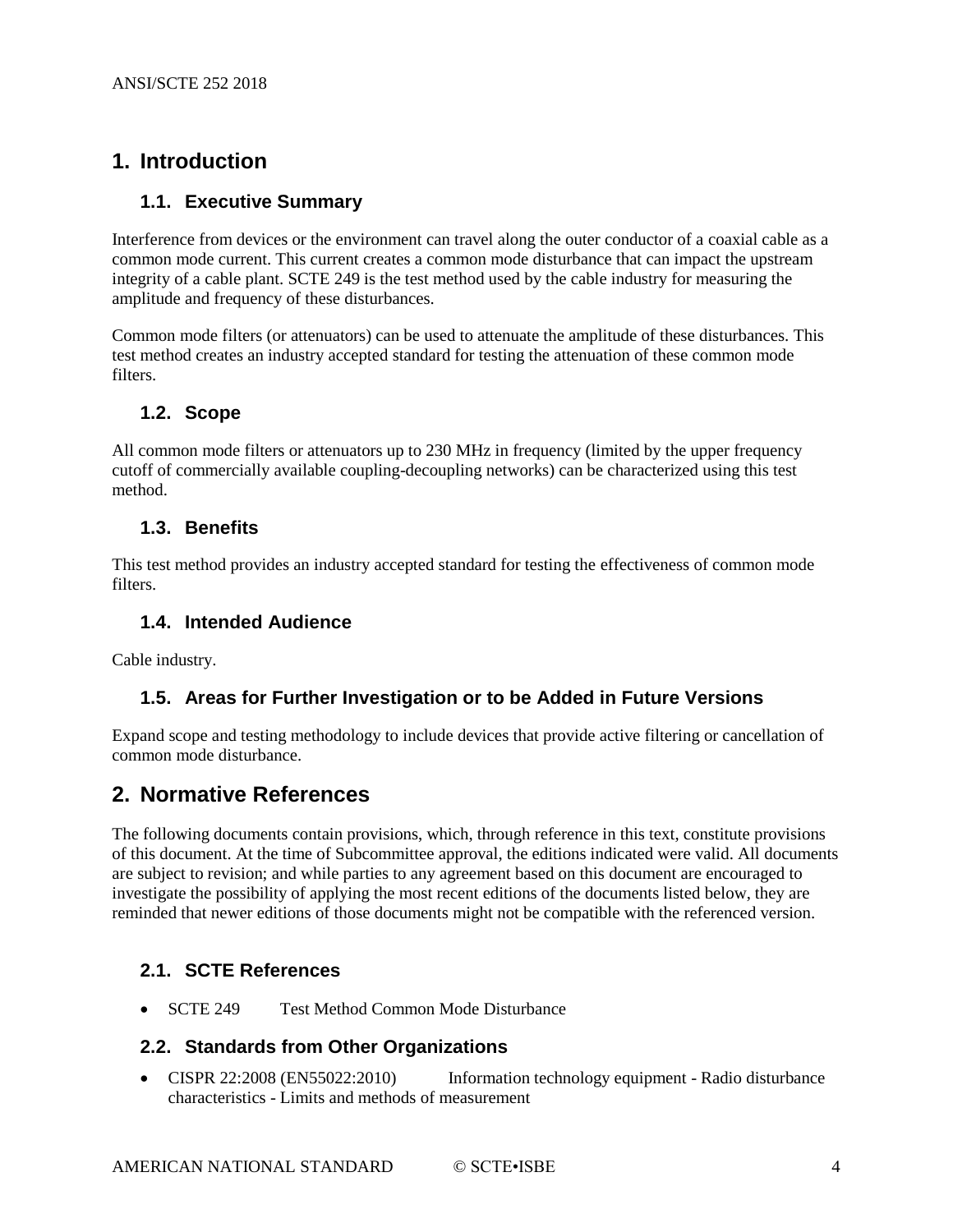- CISPR 16-1-1 Part 1-1: Radio disturbance and immunity measuring apparatus Measuring apparatus
- IEC 61000-4-6 Electromagnetic compatibility (EMC) Part 4-6: Testing and measurement techniques - Immunity to conducted disturbances, induced by radio-frequency fields

#### <span id="page-4-0"></span>**2.3. Published Materials**

• No normative references are applicable.

#### <span id="page-4-1"></span>**3. Informative References**

The following documents might provide valuable information to the reader but are not required when complying with this document.

• No informative references

#### <span id="page-4-2"></span>**3.1. SCTE References**

<span id="page-4-3"></span>• No informative references are applicable.

#### **3.2. Standards from Other Organizations**

• No informative references are applicable.

#### <span id="page-4-4"></span>**3.3. Published Materials**

• No informative references are applicable.

#### <span id="page-4-5"></span>**4. Compliance Notation**

| shall      | This word or the adjective "required" means that the item is an              |
|------------|------------------------------------------------------------------------------|
|            | absolute requirement of this document.                                       |
|            | This phrase means that the item is an absolute prohibition of this           |
| shall not  | document.                                                                    |
| forbidden  | This word means the value specified shall never be used.                     |
|            | This word or the adjective "recommended" means that there may exist          |
|            | valid reasons in particular circumstances to ignore this item, but the       |
| should     | full implications should be understood and the case carefully weighted       |
|            | before choosing a different course.                                          |
|            | This phrase means that there may exist valid reasons in particular           |
|            | circumstances when the listed behavior is acceptable or even useful,         |
| should not | but the full implications should be understood and the case carefully        |
|            | weighed before implementing any behavior described with this label.          |
|            | This word or the adjective " <i>optional</i> " means that this item is truly |
|            | optional. One vendor may choose to include the item because a                |
| may        | particular marketplace requires it or because it enhances the product,       |
|            | for example; another vendor may omit the same item.                          |
|            | Use is permissible for legacy purposes only. Deprecated features may         |
| deprecated | be removed from future versions of this document. Implementations            |
|            | should avoid use of deprecated features.                                     |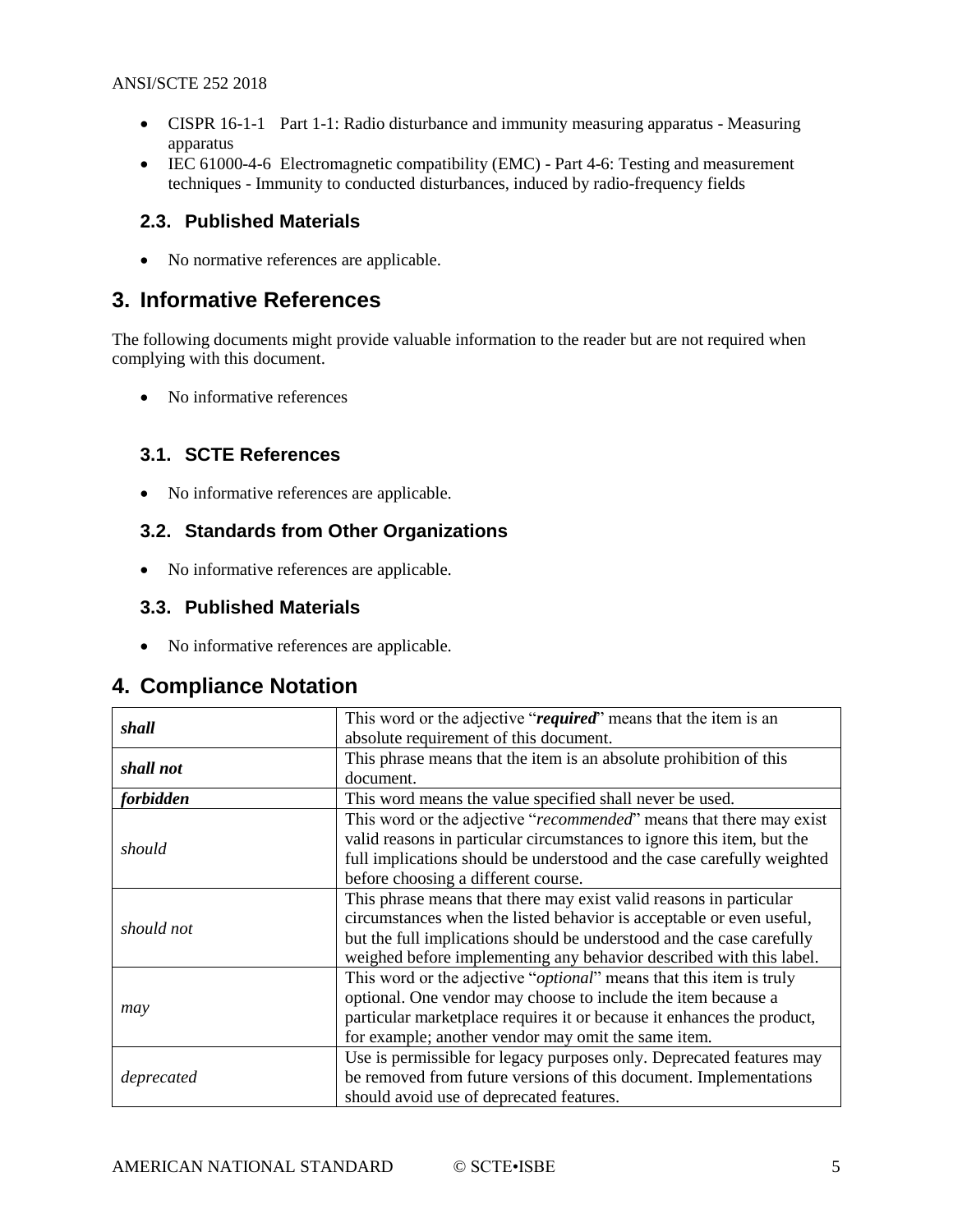#### <span id="page-5-0"></span>**5. Abbreviations and Definitions**

#### <span id="page-5-1"></span>**5.1. Abbreviations**

| <b>CM</b>   | common mode                                   |
|-------------|-----------------------------------------------|
| <b>MHz</b>  | megahertz                                     |
| <b>ISBE</b> | International Society of Broadband Experts    |
| <b>SCTE</b> | Society of Cable Telecommunications Engineers |
| <b>DUT</b>  | device under test                             |

#### <span id="page-5-2"></span>**6. Required Information**

This document is a general test method. It is designed for use in many different situations. As such, it is written to be only as specific as is necessary. The missing specific details necessary to perform this test are referred to as "Required Information." The "Required Information" is to be provided by the customer.

The information required to perform this test method includes, but is not limited to:

- definition of a Device Under Test (DUT)
- the required number of DUTs
- frequency range(s) across which the test is to be performed
- the environmental conditions (temperature, humidity, etc.) at which the tests shall be performed
- the acceptance criterion

#### <span id="page-5-3"></span>**7. Discussion**

CM filters may exist in the form of discrete chokes, or integrated into cables or other devices. This test method provides a way to measure the effectiveness of these filters by measuring the attenuation over frequency of these filters.

#### <span id="page-5-6"></span><span id="page-5-4"></span>**8. Equipment Requirements**

| <b>Item</b> | <b>"</b> | <b>Description</b>                                                        |
|-------------|----------|---------------------------------------------------------------------------|
| a.          |          | <b>Vector Network Analyzer</b>                                            |
| b.          |          | CDN with coaxial interface, such as the Teseq CDN S751A (injection clamps |
|             |          | may be used in place of the CDN)                                          |
| c.          |          | 50 ohm N to BNC cable (connection from vector network analyzer to CDN)    |
|             |          | 50 ohm BNC to 75 ohm F adapter                                            |

**Table 1 – Equipment Requirements**

#### <span id="page-5-5"></span>**9. Preparation**

Vector Network Analyzer Settings:

• Sweep Range (start/stop frequency) =  $100 \text{ kHz}$  to  $50 \text{ MHz}$ 

Setup and verification

1. Setup equipment as shown in Figure 1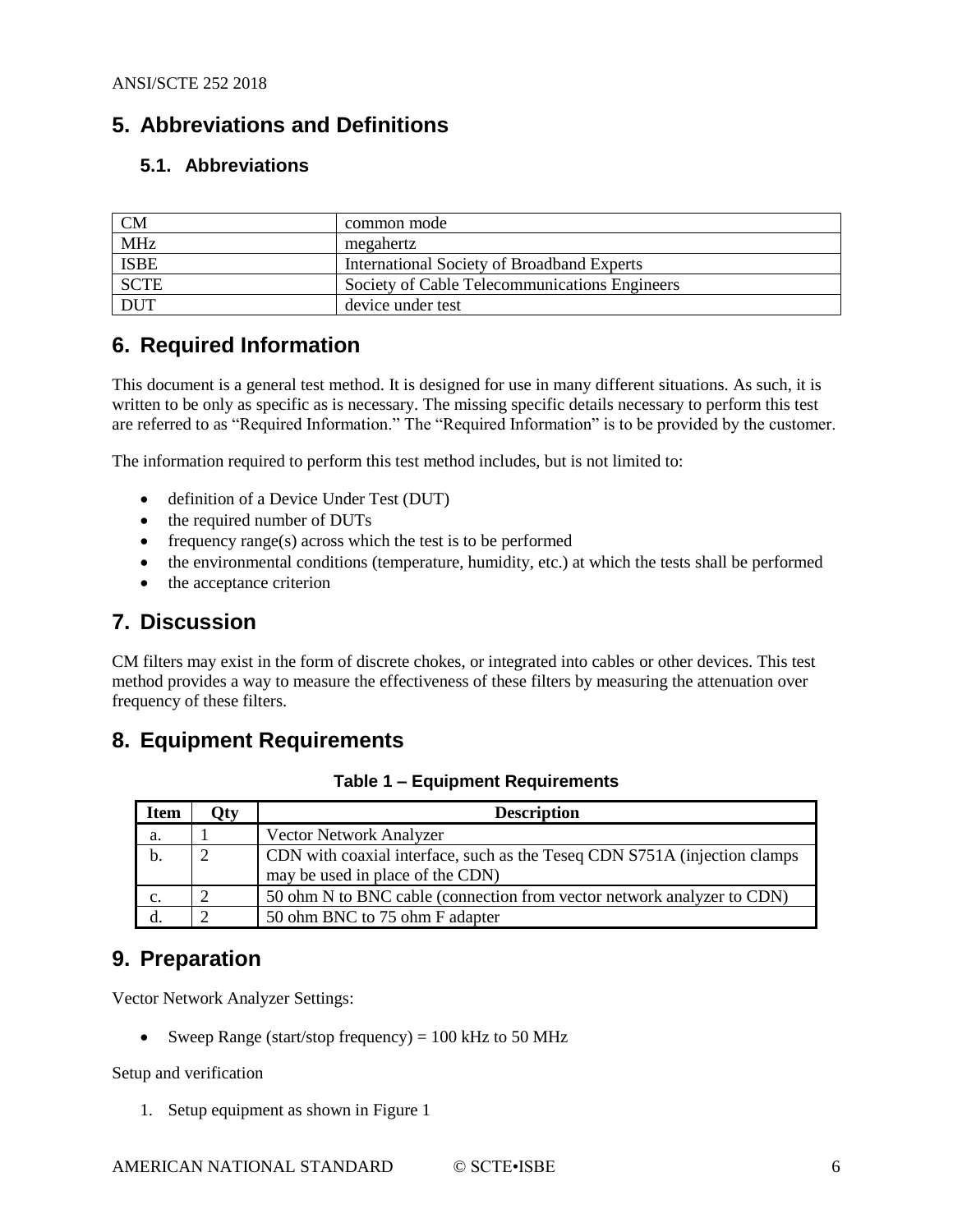#### ANSI/SCTE 252 2018

- 2. Connect a coax jumper (no CM filter) as DUT
- 3. CDN's (or injection clamps)
	- a. Terminate the AE port of the S751A with a 75 ohm terminator
	- b. Install a 75 ohm BNC to 75 ohm F female adapter on the DUT port of the CDN S751A
	- c. Use N to BNC jumpers to connect the measurement ports of the CDN's to the RF ports of the VNA
- 4. Measure the insertion loss of the coax jumper and save in trace memory as the reference trace. Setup trace math to subtract the memory trace from the active trace (alternatively, use the coax jumper to calibrate the insertion loss – this results in 0 dB insertion loss with the coax jumper).



**Figure 1 - Equipment Setup**

#### <span id="page-6-1"></span><span id="page-6-0"></span>**10. Procedure**

- 1. Replace the coaxial cable in section 9 with the DUT (i.e., coaxial cable with CM filter) as shown in Figure 1
- 2. Record the delta between the active trace on the VNA and the memory trace (from section 9) as the attenuation of the DUT (CM filter). See Figure 2 for example.